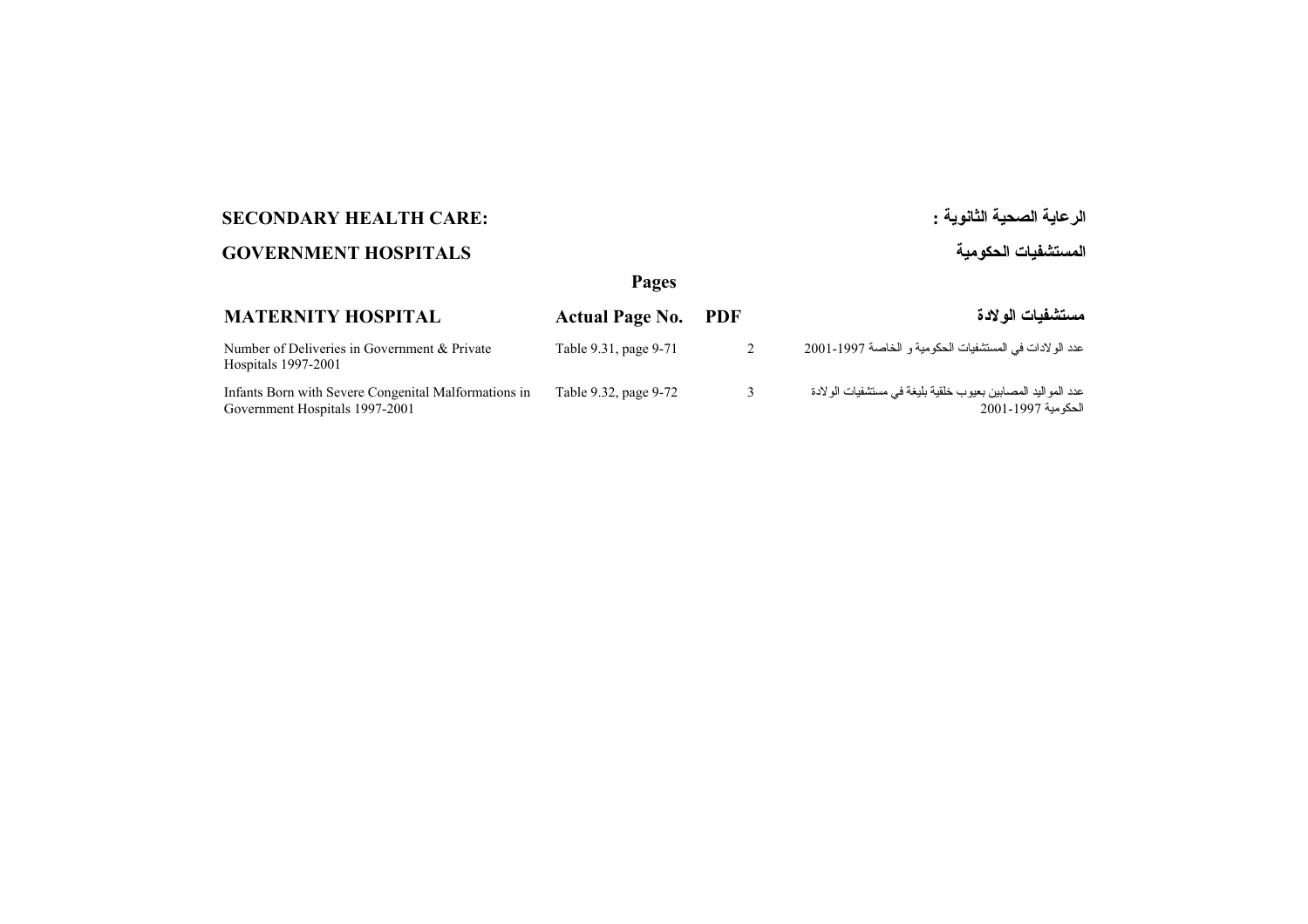<span id="page-1-0"></span>

| <b>Description</b>             | 2001   | 2000   | 1999   | 1998   | 1997   | البيان                                                      |        |
|--------------------------------|--------|--------|--------|--------|--------|-------------------------------------------------------------|--------|
| <b>Government Hospitals</b>    | 12,757 | 12,825 | 12,590 | 12,504 | 12,266 | المستشفيات الحكو مية                                        |        |
| Ministry of Health Hospitals   | 10,305 | 10,329 | 10,058 | 10,051 |        |                                                             |        |
| Bahrain Defence Force Hospital | 2,452  | 2,496  | 2,532  | 2,453  |        | مستشفيات وزارة الصحة 9,950<br>مستشفى قوة دفاع البحرين 2,316 |        |
| <b>Private Hospitals</b>       | 636    | 688    | 611    | 601    | 602    | المستشفيات الخاصة                                           |        |
| Intenational Hospital          | 148    | 168    | 163    | 200    |        | مستشفى البحرين الدولي 173<br>مستشفى الأرسالية الأمريكية 310 |        |
| American Mission Hospital      | 358    | 383    | 314    | 293    |        |                                                             |        |
| Awali Hospital                 | 130    | 137    | 134    | 108    |        | مستشفى العوالى 119                                          |        |
| Total                          | 13.393 | 13.513 | 13.201 | 13.105 | 12.868 |                                                             | الحملة |

*information about births.*

ملاحظة : يبين الجدول بيانات لعدد الولادات وليس لعدد المواليد وقد تتضمن الولادة *not deliveries about information provides table The :Note* أآثر من مولود (آالتوأم .... الخ) . لمعرفة عدد المواليد يمكن الرجوع الى *.(.etc twins (births more or one include may delivery a – births Refer to the relevant tables in "Vital Statistics" chapter for* . "الحيوية الإحصاءات "فصل